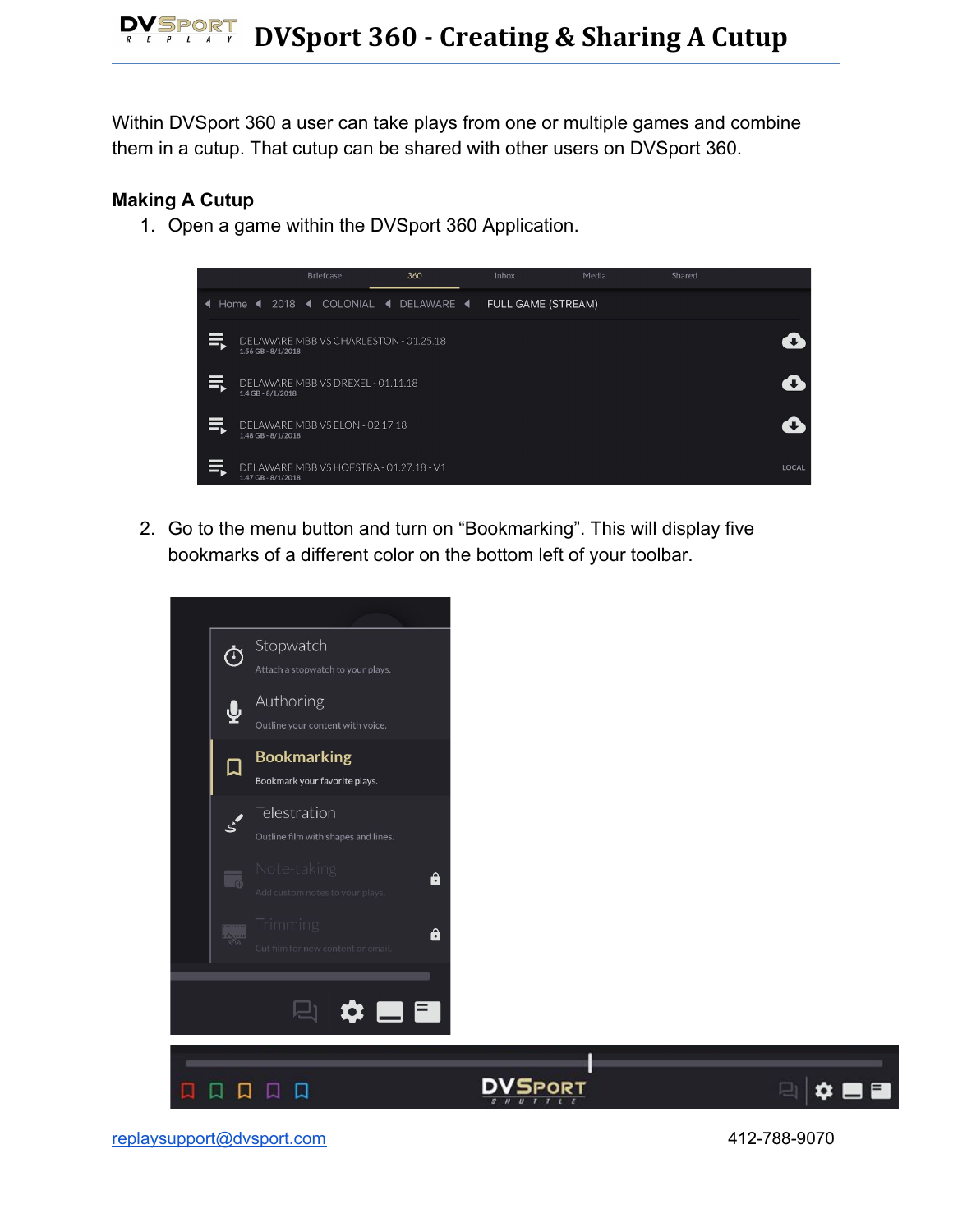- 3. Each time the user identifies a play they want to add to a cutup they can bookmark that play by clicking on one of the 5 bookmark colors in the bottom left of the toolbar. You will now that play is bookmarked because the bookmark will fill-in.
- 4. Once you have bookmarked all the plays you want to save to a cutup, click on the playlist button on the far right of the bottom toolbar. All the plays you bookmarked will have the colored circle filled in next to the play.

| Fad 9 |     | 8:35 PM<br>LOUISVILLE WBB VS OREGON ST - 03.25.18 - 171 Plays |                    |                       |                              |                 | <b>DISCOVER</b><br><b>DVSPORT</b> |  |
|-------|-----|---------------------------------------------------------------|--------------------|-----------------------|------------------------------|-----------------|-----------------------------------|--|
| п     | QTR | <b>CLOCK</b>                                                  | POSS               | FOUL VIOLATION        | <b>FOUL TEAM</b>             | FOUL OFFICIALS  | <b>FOUL</b>                       |  |
| ta    |     | 05:51                                                         |                    | LOUISVILLE TRAVELING  | LOUISVILLE WBB Michol Murray |                 |                                   |  |
| 39    | 1   | 05:42                                                         | OREGON             |                       |                              |                 |                                   |  |
| 20    |     | 05:27                                                         | LOUISVILLE         |                       |                              |                 |                                   |  |
| 21    | ٠   | 05:19                                                         | OREGON             |                       |                              |                 |                                   |  |
| -22   |     | 05:00                                                         | LOUISVILLE         |                       |                              |                 |                                   |  |
| 23    |     | 04:38                                                         | OREGON             | <b>ILLEGAL SCREEN</b> | OREGON ST                    | Jesse Dickerson | 21                                |  |
| 24    |     | 04:16                                                         | LOUISVILLE         |                       |                              |                 |                                   |  |
| 25    |     | 03:53                                                         | OREGON             | <b>HIT ON ARM</b>     | LOUISVILLE WOB Dee Kantner   |                 | 00                                |  |
| 26    | ١   | 0353                                                          | OREGON             |                       |                              |                 |                                   |  |
| 27    | ٠   | 03:28                                                         | OREGON             |                       |                              |                 |                                   |  |
| 28    |     | 03:28                                                         | <b>LOUISVILLE</b>  |                       |                              |                 |                                   |  |
| 29    |     | 03:10                                                         | <b>LOUISVILLE</b>  |                       |                              |                 |                                   |  |
| 30    |     | 02.54                                                         | OREGON             | OUT OF BOUNDS         | LOUISVILLE WBB Michol Murray |                 |                                   |  |
| 31    |     | 02:35                                                         | OREGON             |                       |                              |                 |                                   |  |
| 32    |     | $02 - 21$                                                     | LOUISVILLE HOLDING |                       | OREGON ST                    | Jesse Dickerson | $^{00}$                           |  |
| Е     |     | %<br>п                                                        |                    |                       |                              |                 | ⊡                                 |  |

5. Click on the Save Icon at the bottom left of the playlist.

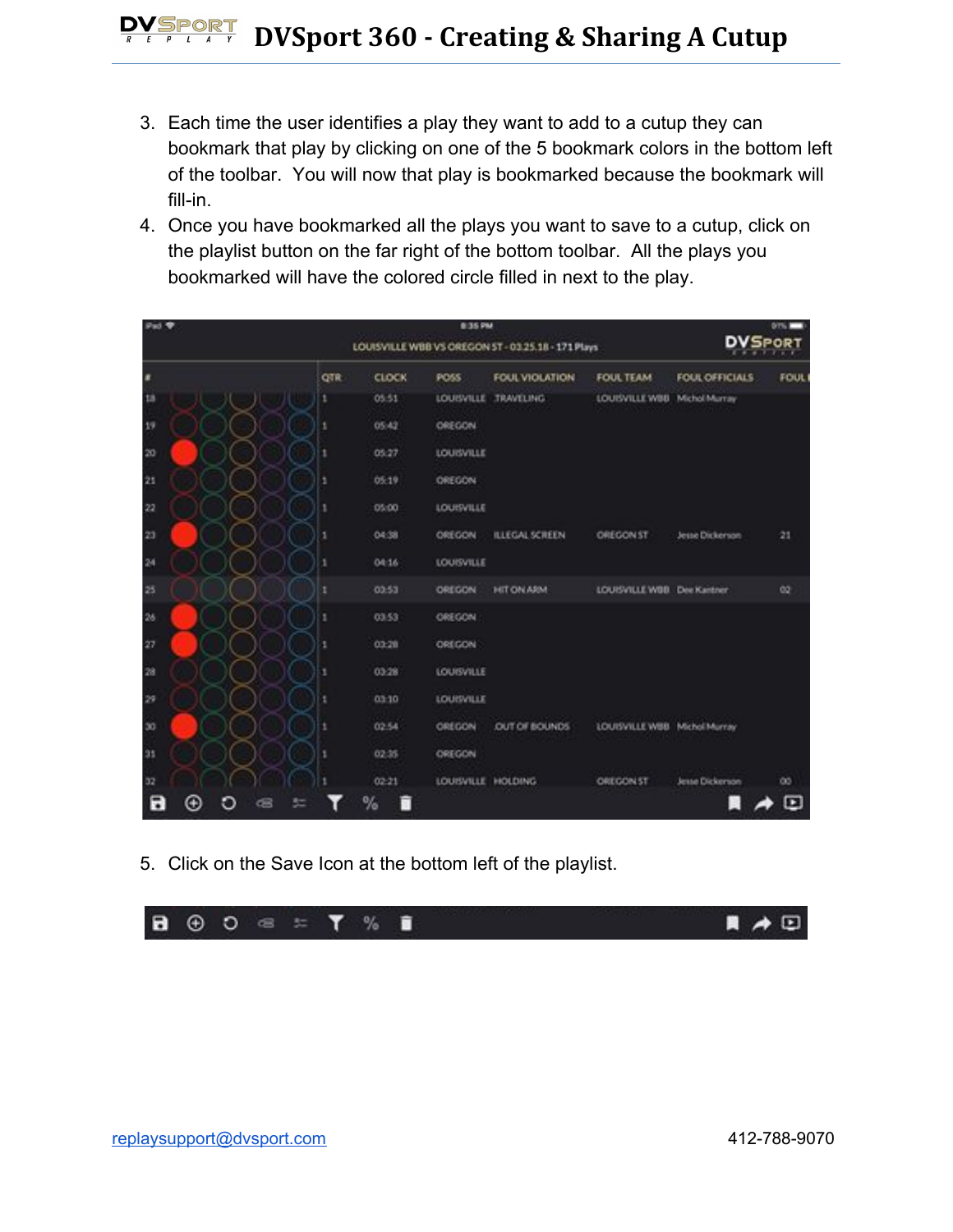- 6. Select the bookmark colors you want to add to the cutup by touching the bookmark.
	- a. If you want to combine multiple bookmarks into one cutup, you select the All option.
	- b. If you want each bookmark color to be a separate cutup, you select the Individual Option.



7. Name the cutup and click Save.



8. Your cutup will be saved to your "Briefcase".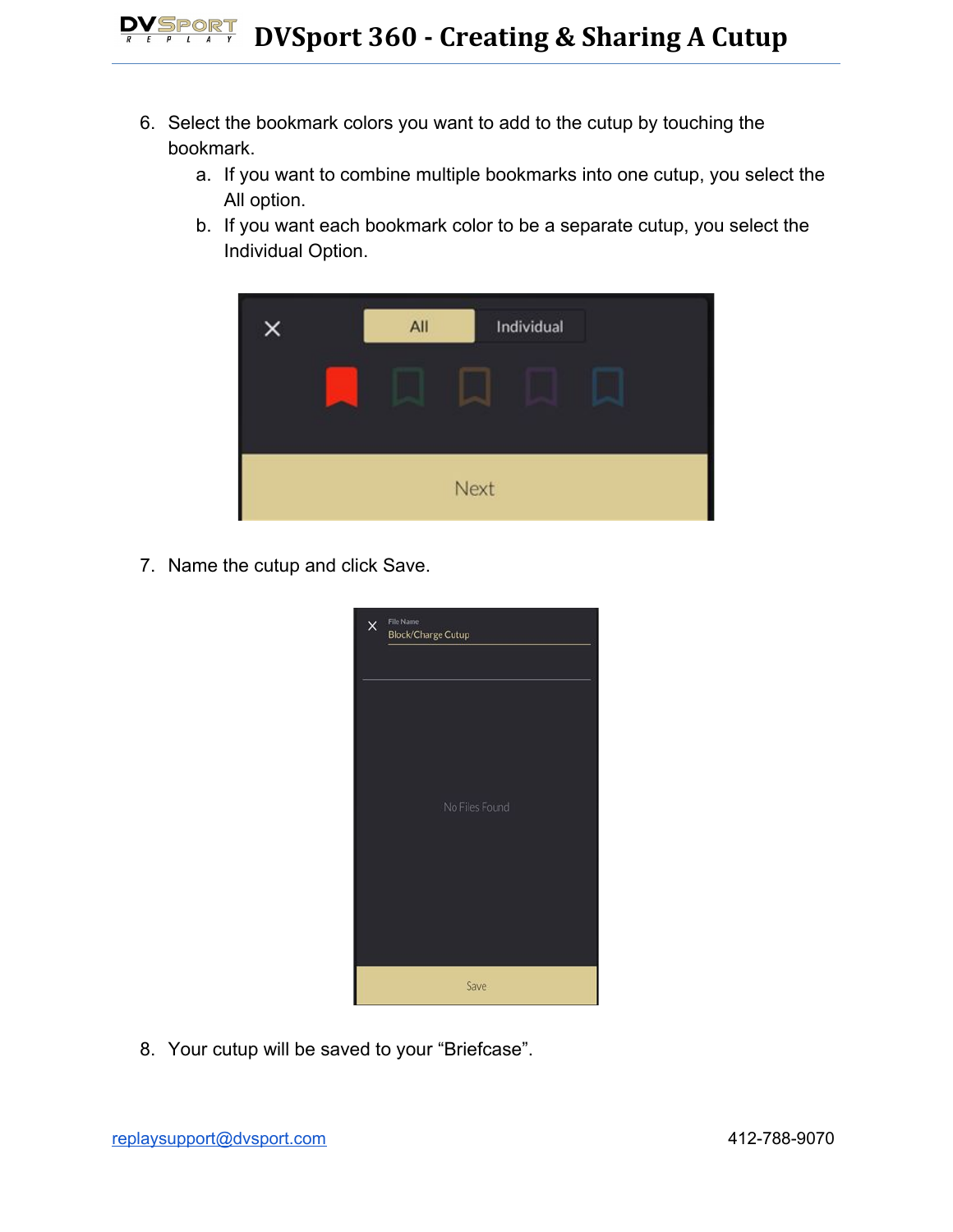## **Adding Additional Plays to a Cutup**

- 1. Follow steps #1-4 above.
- 2. Once the user has identified the additional plays they want to add to a cutup click on the PLUS icon.



3. Click on Add Bookmarks To



4. Click on the bookmarks you want to add to the existing cutup and click next.

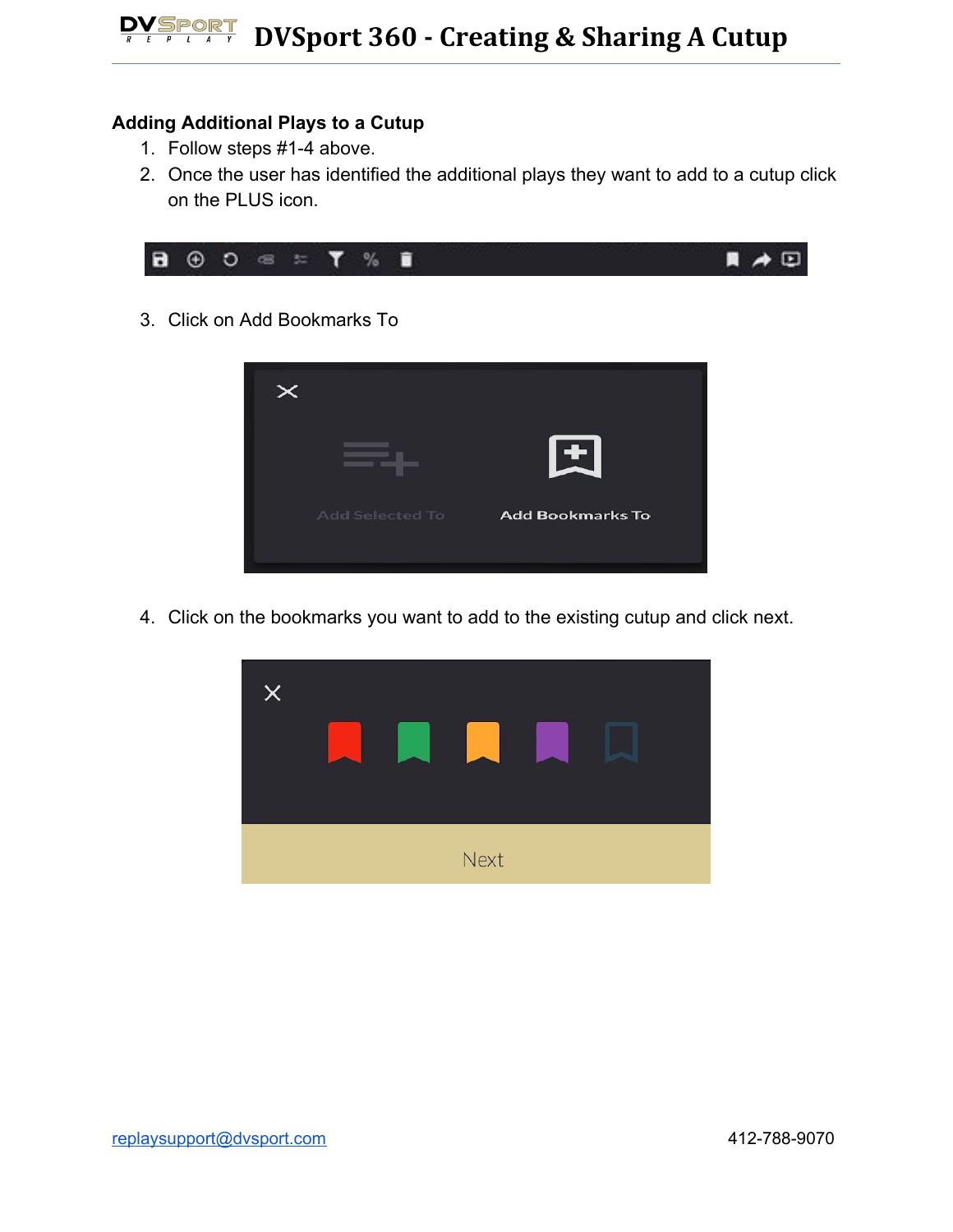5. From the list, select the cutup you want to add the plays too and click add.



6. A green banner will pop up letting the user know the additional plays were successfully added to the cutup.

## **Sharing A Cutup With Other Users**

- 1. Open the cutup the user wants to share.
- 2. Click on the Playlist Icon that is located on the far right of the Toolbar.